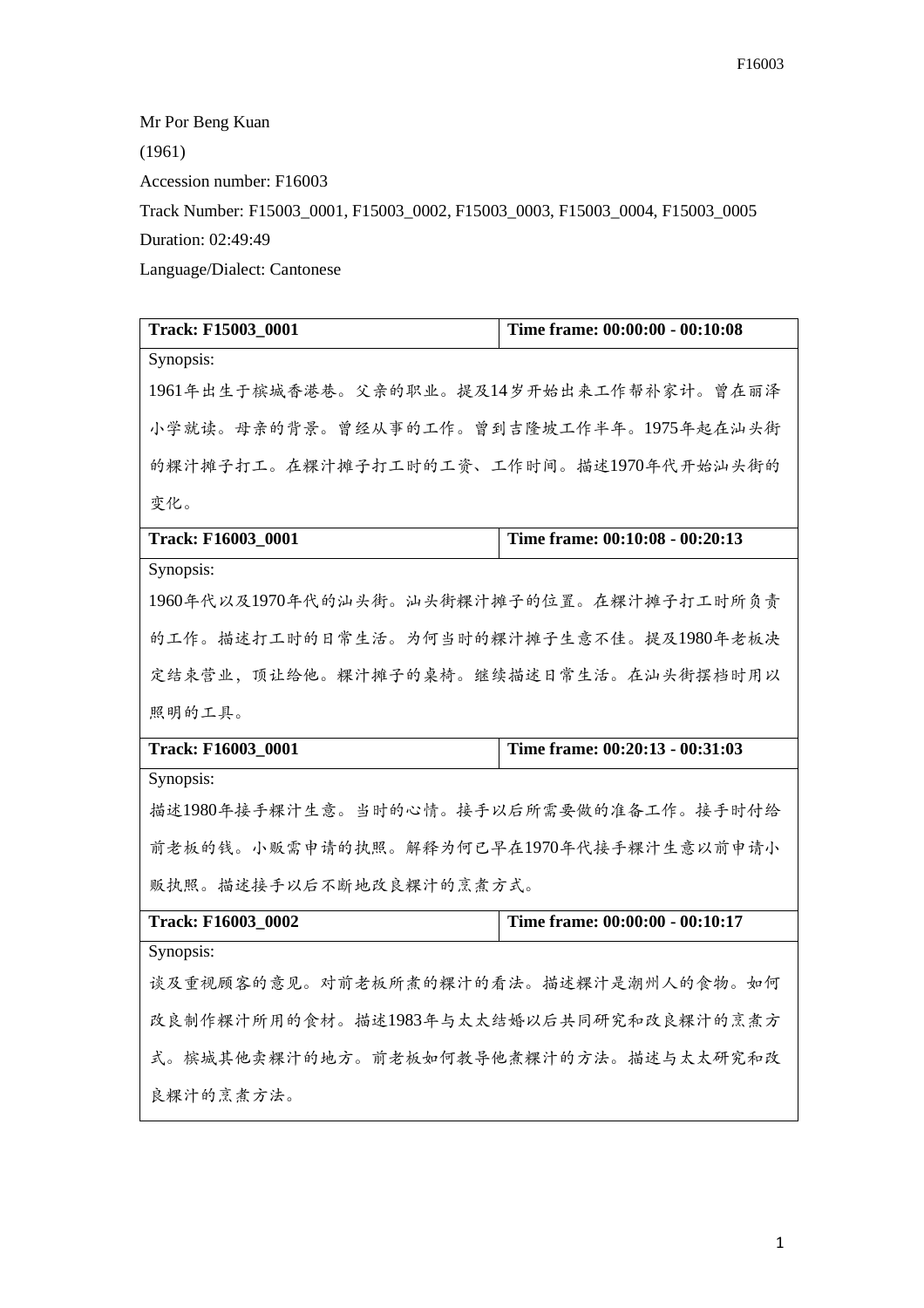| Track: F16003_0002                       | Time frame: 00:10:17 - 00:20:00 |
|------------------------------------------|---------------------------------|
| Synopsis:                                |                                 |
| 曾经访问过他的媒体。粿汁生意取名的过程。提及2013年前粿汁的摊子是没有名字   |                                 |
| 的。描述刚接手粿汁生意以后的日常生活。购买食材的地方。继续描述日常生活。开    |                                 |
| 档时的工作流程。刚开始售卖粿汁时的顾客以及现在的顾客。结束营业的时间。      |                                 |
| <b>Track: F16003 0002</b>                | Time frame: 00:20:00 - 00:30:00 |
| Synopsis:                                |                                 |
| 描述如何决定休息天。休息天的活动。1980年代接手粿汁摊子时的生意状况。提及80 |                                 |
| 年代时由于生意不好,曾经考虑顶让生意给别人,但是没有成功。如何从顾客的评语    |                                 |
| 中改良烹煮粿汁的方法。到了1987年生意逐渐好转的原因。逐步地改变粿汁的烹煮方  |                                 |
| 法,直到1990年代为止。顾客回馈说他所烹煮的粿汁味道不变时,他的心情如何。提  |                                 |
| 及1980年代汕头街小贩需要交保护费。                      |                                 |
| Track: F16003_0002                       | Time frame: 00:30:00 - 00:37:34 |
| Synopsis:                                |                                 |
| 描述少年时期曾经想加入黑社会,但母亲成功说服他专注于赚钱养家。提及曾经有商    |                                 |
| 家不愿意交保护费而被推倒摊子。描述1984年光大着火时的情景。与太太的认识过   |                                 |
| 程。1983年结婚。描述孩子出世以后经济拮据的情形。               |                                 |
| Track: F16003_0003                       | Time frame: 00:00:00 - 00:10:06 |
| Synopsis:                                |                                 |
| 描述粿汁摊子的手推车。摊子的摆设。粿汁生意用的工具。把木筷子改为塑料筷子的    |                                 |
| 原因。描述煮粿汁的工具。煮粿汁的燃料。描述桌子椅子。营业时所使用的空间。在    |                                 |
| 粿汁摊子打工时所用的打包盛器。                          |                                 |
| Track: F16003_0003                       | Time frame: 00:10:06 - 00:20:00 |
| Synopsis:                                |                                 |
| 如何准备打包的盛器予顾客们。提及接手以后使用塑料袋作为打包的盛器。刚开始接    |                                 |
| 手时粿汁的价格。为何打包没有额外收费。刚开始接手时的顾客群。提及比起粥,较    |                                 |
| 多顾客会选择吃粿汁。刚开始从事这门生意时制作粿汁所用的材料。煮汤的材料。     |                                 |
| Track: F16003_0003                       | Time frame: 00:20:00 - 00:31:03 |
| Synopsis:                                |                                 |
| 购买食材的地方。如何储藏食材。如何确保买到良好的猪肠。描述起初用以制作粿汁    |                                 |
| 的冬粉。描述粿汁的制作过程。如何准备一碗粿汁给顾客。制作粿汁的时间。       |                                 |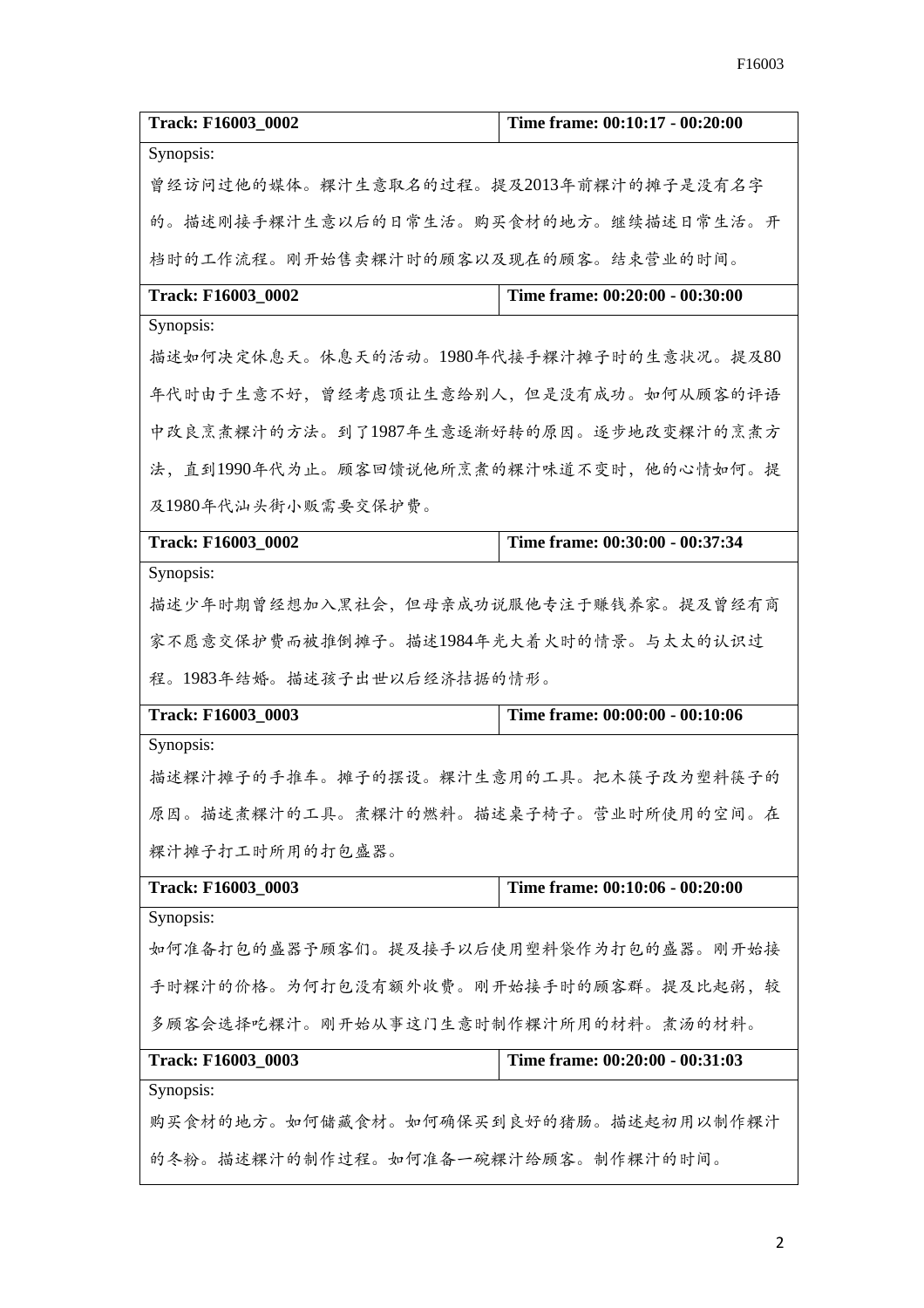| Track: F16003 0004                        | Time frame: 00:00:00 - 00:10:12 |
|-------------------------------------------|---------------------------------|
| Synopsis:                                 |                                 |
| 如何得知粿汁已经熟了。提及卤汁需要提早一天先煮好。描述工作程序。提及制作粿     |                                 |
| 汁是最花时间的步骤。描述煮鸭肉的技巧。                       |                                 |
| Track: F16003_0004                        | Time frame: 00:10:12 - 00:20:00 |
| Synopsis:                                 |                                 |
| 煮鸭肉的步骤。提及花了大约一个月的时间才掌握煮粿汁的技巧。开档时曾经发生的     |                                 |
| 趣事。描述成功的秘诀。如何煮出更美味的粿汁。2009年买下汕头街135号店屋。当时 |                                 |
| 附近的商店。                                    |                                 |
| Track: F16003_0004                        | Time frame: 00:20:00 - 00:31:03 |
| Synopsis:                                 |                                 |
| 描述如何买下这间店铺。该店铺的售价。当时该房子的情况。购买以前,这间房子的     |                                 |
| 用途。该房子的建筑材料。为何决定买下这间店屋。如何申请进行装修工作。描述买     |                                 |
| 到这栋房子以后的心情。尽管知道这栋房子的市价比较高,仍然决定购买的原因。买     |                                 |
| 下以后把房子作为生意和住家之用。                          |                                 |
| Track: F16003_0005                        | Time frame: 00:00:00 - 00:10:08 |
| Synopsis:                                 |                                 |
| 屋内空间的分配。添购的家具。入伙仪式。描述1998年起,印尼华侨因排华事件到槟   |                                 |
| 城避难时,开始售卖白饭。描述1998年印尼排华时,有些印尼华侨没有带钱在身上而   |                                 |
| 向他讨饭吃。1980年代开始改用粘米粉制作粿汁。泰国粘米粉和本地粘米粉的差别。   |                                 |
| 以前和现在所使用的鸭肉的不同之处。                         |                                 |
| Track: F16003_0005                        | Time frame: 00:10:08 - 00:20:00 |
| Synopsis:                                 |                                 |
| 继续解释以前和现在所使用的鸭肉的不同之处。猪肚的价格变化。猪肚起价以后,用     |                                 |
| 以取代猪肚的食材。目前粿汁的售价。描述坚持使用真材实料。所用的食材方面的变     |                                 |
| 化。描述目前较多外国顾客的原因。顾客大多光顾的时间。提及雨天会影响生意。      |                                 |
| Track: F16003_0005                        | Time frame: 00:20:00 - 00:30:01 |
| Synopsis:                                 |                                 |
| 曾经来光顾的艺人。如何解决鼠患问题。如何照顾该地的卫生。描述消费税开始实行     |                                 |
| 时,因为征收消费税而遭人非议。                           |                                 |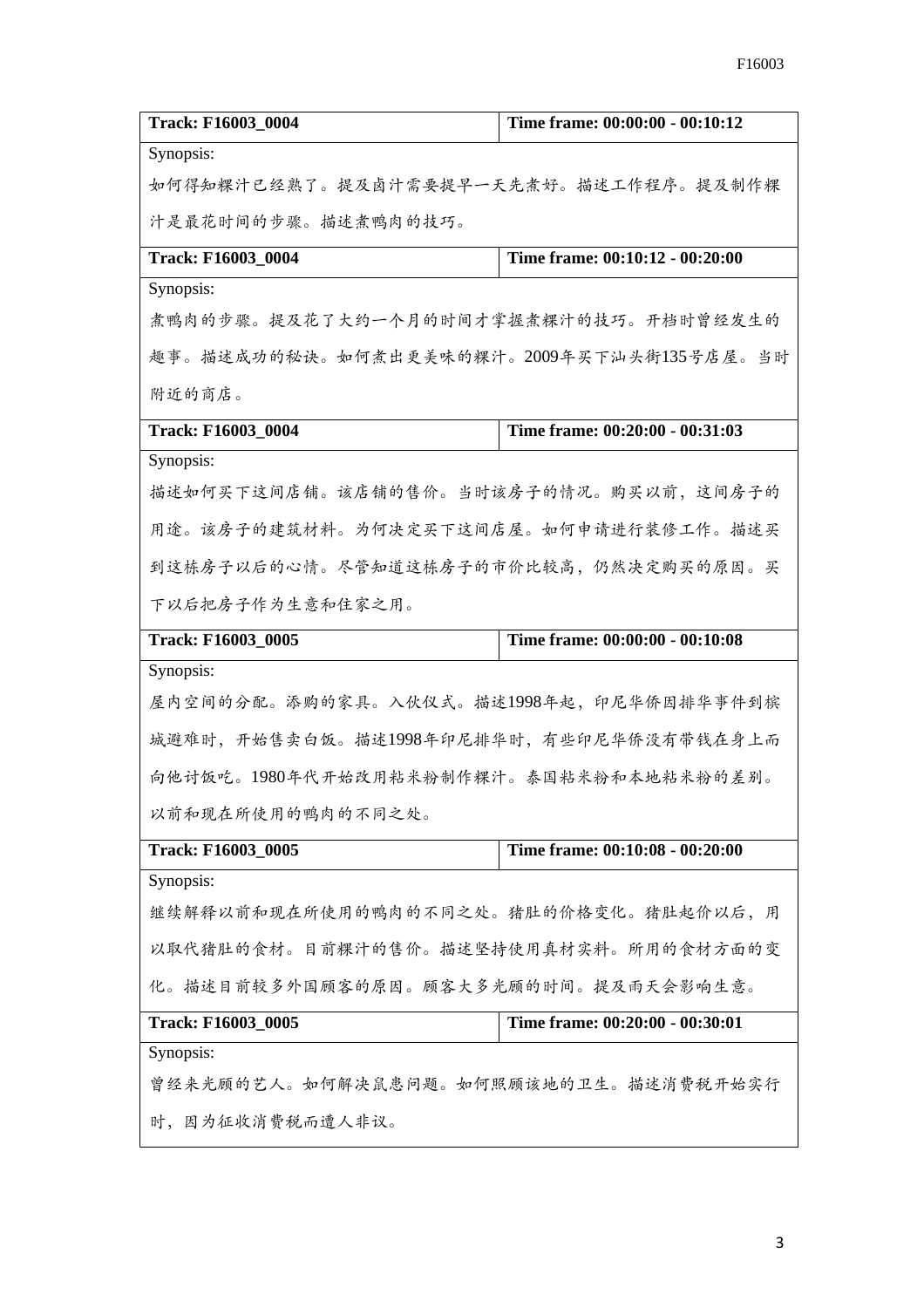| <b>Track: F16003 0005</b>            | Time frame: 00:30:01 - 00:39:05 |
|--------------------------------------|---------------------------------|
| Synopsis:                            |                                 |
| 征收消费税以后对其生意的影响。粿汁的价格。目前的日常生活。目前所负责的工 |                                 |
| 作。店里的员工数量。觉得粿汁的特色在哪里。目前的生意量。         |                                 |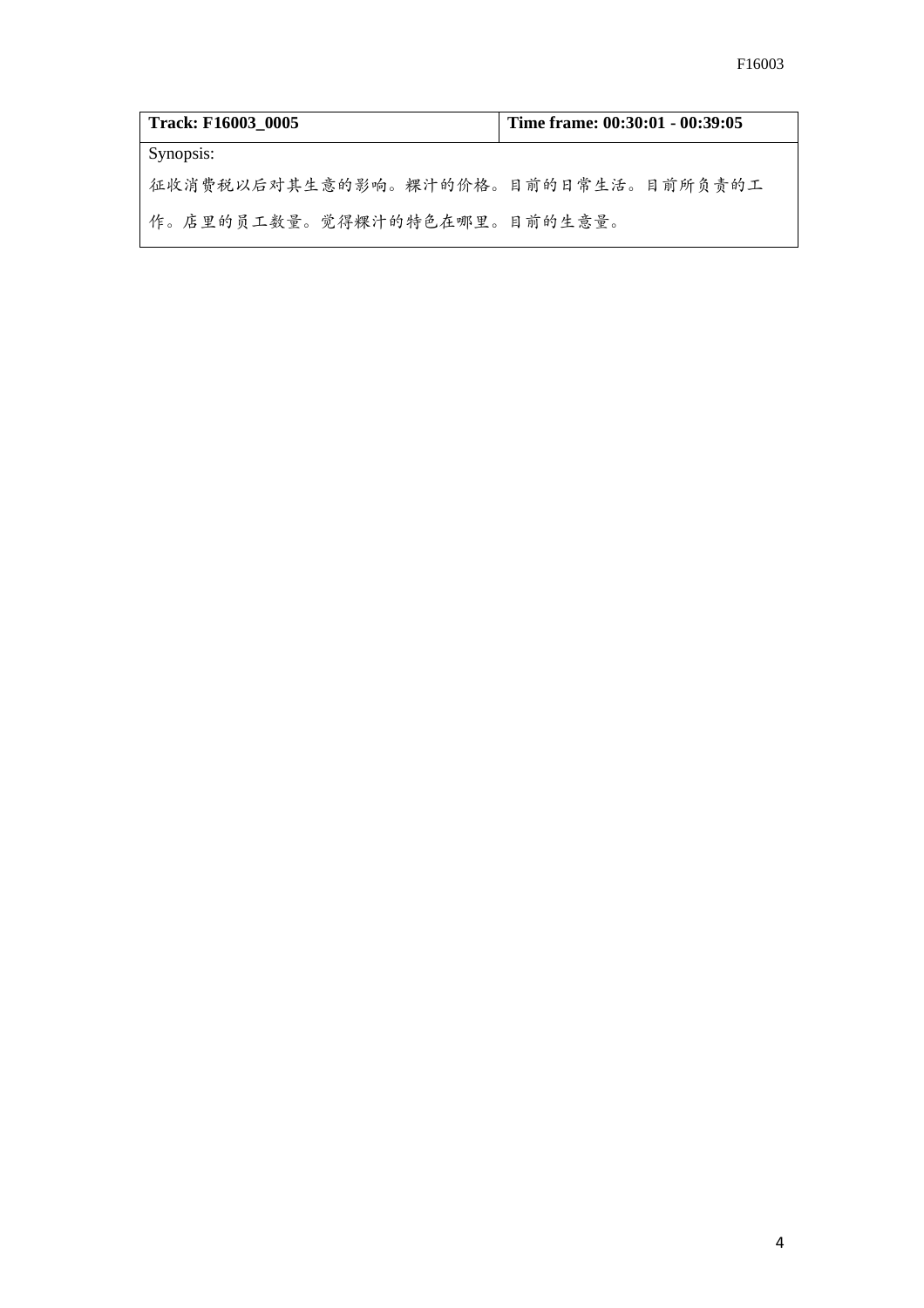Mr Por Beng Kuan (1961) Accession number: F16003 Track Number: F15003\_0001, F15003\_0002, F15003\_0003, F15003\_0004, F15003\_0005 Duration: 02:49:49 Language/Dialect: Cantonese

| Track: F15003_0001                                                                                   | Time frame: 00:00:00 - 00:10:08 |
|------------------------------------------------------------------------------------------------------|---------------------------------|
| Synopsis:                                                                                            |                                 |
| Born in Hong Kong Lane, Penang in 1961. His father's occupation. Mentioned beginning to              |                                 |
| work at the age of 14 in order to feed the family. Studied at Li Teik Primary School. Mother's       |                                 |
| background. The jobs that he had. Went to Kuala Lumpur to work for half a year. Beginning            |                                 |
| to work at the koay chap stall in Kimberley Street in 1975. His wages and woking hours when          |                                 |
| working at the stall. Described changes in Kimberley Street since the 1970s.                         |                                 |
| Track: F16003_0001                                                                                   | Time frame: 00:10:08 - 00:20:13 |
| Synopsis:                                                                                            |                                 |
| Kimberley Street in the 1960s and 1970s. The koay chap stall location in Kimberley Street.           |                                 |
| His job scope at that time. Described his daily routine when working at the stall. Why was           |                                 |
| business not good back then. Mentioned his boss decided to end the business in 1980 and              |                                 |
| passed it over to him. Tables and chairs at the stall. Continued describing his daily routine.       |                                 |
| Lighting for the Kimberley Street stall.                                                             |                                 |
| <b>Track: F16003 0001</b>                                                                            | Time frame: 00:20:13 - 00:31:03 |
| Synopsis:                                                                                            |                                 |
| Described taking over the <i>koay chap</i> business in 1980. How he felt about it. Preparation work  |                                 |
|                                                                                                      |                                 |
| needed after the take-over. Amount of payment made to his ex-boss for the take-over. License         |                                 |
| that a hawker ought to apply for. Explained why he had applied for a hawker license in the           |                                 |
| 1970s, before operating the koay chap stall. Described continuous modification of the koay           |                                 |
| <i>chap</i> recipe after taking over.                                                                |                                 |
| Track: F16003_0002                                                                                   | Time frame: 00:00:00 - 00:10:17 |
| Synopsis:                                                                                            |                                 |
| Mentioned taking customers' feedback seriously. His comment on the <i>koay chap</i> cooked by        |                                 |
| his ex-boss. Described <i>koay chap</i> as a Teochew dish. How he modified ingredients used in       |                                 |
| koay chap cooking. Described finding and modifying the koay chap recipe with his wife after          |                                 |
| they got married in 1983. Other places in Penang that sold <i>koay chap</i> . How his ex-boss taught |                                 |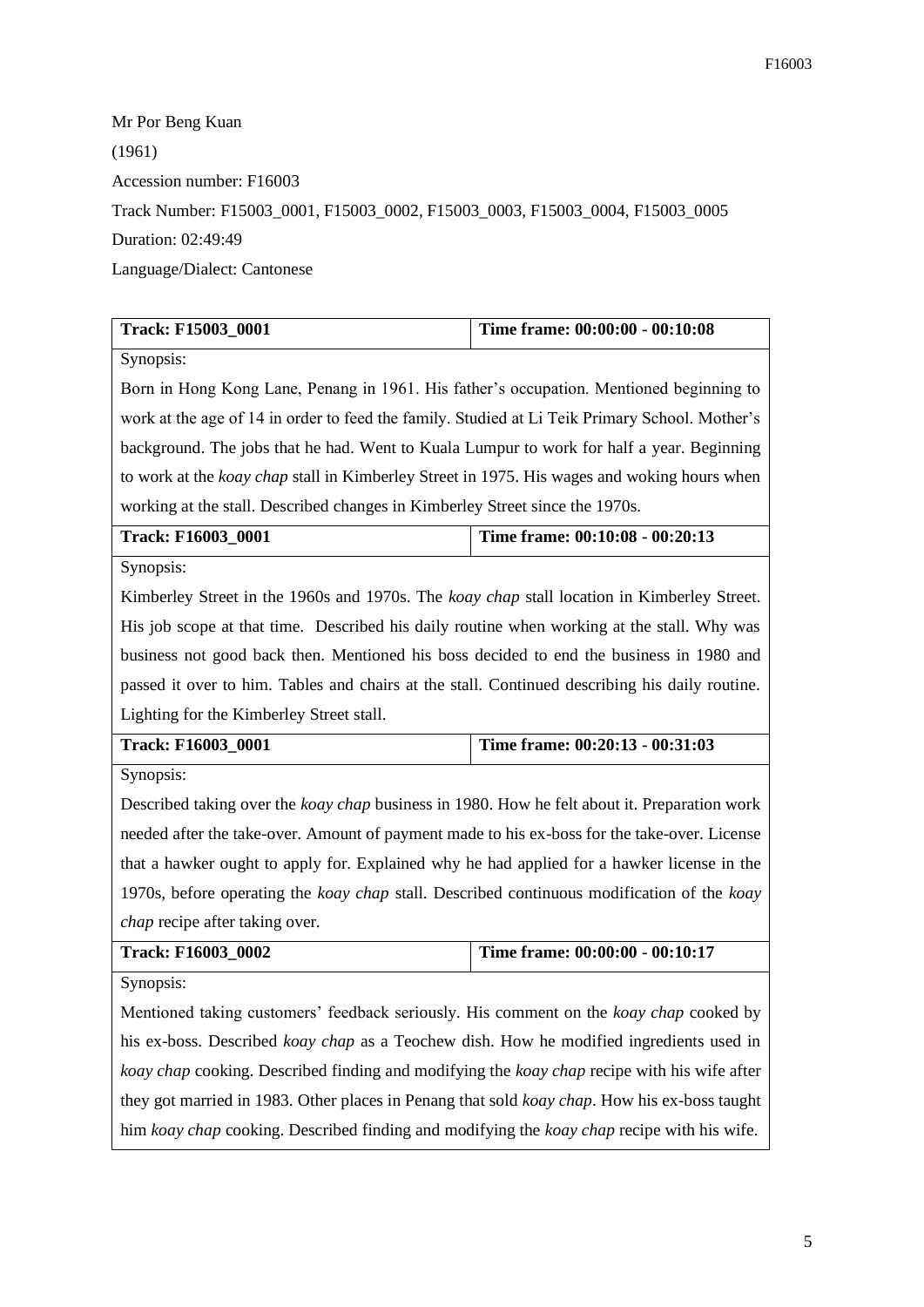| Track: F16003_0002                                                                                    | Time frame: 00:10:17 - 00:20:00 |
|-------------------------------------------------------------------------------------------------------|---------------------------------|
| Synopsis:                                                                                             |                                 |
| The media that had interviewed him. Naming of the <i>koay chap</i> business. Mentioned the stall      |                                 |
| had no name until 2013. Described his daily routine after taking over the <i>koay chap</i> business.  |                                 |
| Places to shop for the ingredients. Continued describing his daily routine. Workflow during           |                                 |
| the opening of the stall. His customers in the beginning of his business and in the present days.     |                                 |
| Closing hour of the stall.                                                                            |                                 |
| Track: F16003_0002                                                                                    | Time frame: 00:20:00 - 00:30:00 |
| Synopsis:                                                                                             |                                 |
| Described how off days were decided. His activities during off days. Condition of the business        |                                 |
| in the 1980s. Mentioned once he considered selling off his business in the 1980s, when the            |                                 |
| business performance was poor, but it was not successful. How he improved the way of                  |                                 |
| cooking koay chap based on customers' feedbacks. What contributed to the improvement of               |                                 |
| the business beginning 1987. Kept modifying the <i>koay chap</i> recipe until the 1990s. His feelings |                                 |
| when the customers told that his koay chap tasted the same all along. Mentioned that hawkers          |                                 |
| in Kimberley Street in the 1980s needed to pay protection fees.                                       |                                 |
| Track: F16003_0002                                                                                    | Time frame: 00:30:00 - 00:37:34 |
| Synopsis:                                                                                             |                                 |
| Described thinking of joining secret society when he was a teenager, but stopped by his mother        |                                 |
| who persuaded him to concentrate on feeding the family. Mentioned there was a stall turned            |                                 |
| upside down when the hawker refused to pay protection fees. Described the Komtar fire in              |                                 |
| 1984. How did he get to know his wife. Getting married in 1983. Described the tight financial         |                                 |
| situation after having children.                                                                      |                                 |
| Track: F16003_0003                                                                                    | Time frame: 00:00:00 - 00:10:06 |
| Synopsis:                                                                                             |                                 |
| Described the hand-pull cart used. Layout of the stall. Tools used in the koay chap business.         |                                 |
| The reason of replacing wooden chopsticks with the plastic ones. Described tools used in koay         |                                 |
| chap cooking. Fuel used. Described the tables and chairs. Spaces used when operating the koay         |                                 |
| chap stall. Containers used for food packing when he was still working under his boss.                |                                 |
| Track: F16003_0003                                                                                    | Time frame: 00:10:06 - 00:20:00 |
| Synopsis:                                                                                             |                                 |
| How did they get the containers ready for customers. Mentioned using plastic bags for food            |                                 |
| packing after taking over the business. The <i>koay chap</i> selling price when he first took over.   |                                 |
| Why were there no extra charges for taking away. The clientele when he first took over.               |                                 |
| Mentioned that more customers would take <i>koay chap</i> as compared to porridge. The food           |                                 |
| ingredients used when he first took over the business. Ingredients for making soup.                   |                                 |
|                                                                                                       |                                 |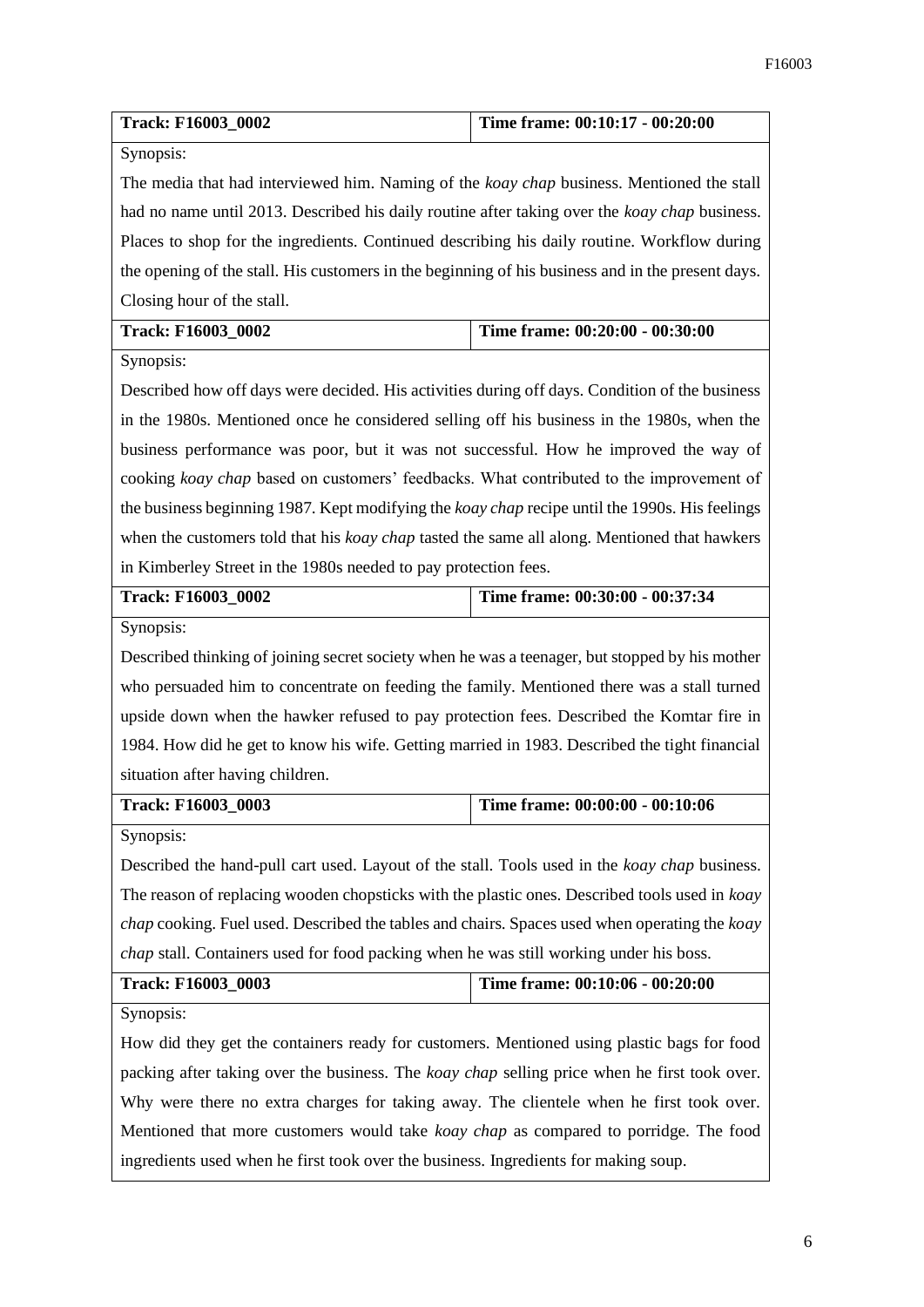| Track: F16003_0003                                                                                   | Time frame: 00:20:00 - 00:31:03 |  |
|------------------------------------------------------------------------------------------------------|---------------------------------|--|
| Synopsis:                                                                                            |                                 |  |
| Places to shop for food ingredients. The storing of food. How to ensure only good chitterlings       |                                 |  |
| were bought. Described glass noodles used in koay chap making. Described koay chap making            |                                 |  |
| process. How a bowl of <i>koay chap</i> was prepared. Time required for <i>koay chap</i> making.     |                                 |  |
| Track: F16003_0004                                                                                   | Time frame: 00:00:00 - 00:10:12 |  |
| Synopsis:                                                                                            |                                 |  |
| How to know if the <i>koay chap</i> was cooked. Mentioned that marinade had to be prepared one       |                                 |  |
| day earlier. Described procedures of work. Mentioned that koay chap making was the most              |                                 |  |
| time-consuming procedure. Described duck cooking skill.                                              |                                 |  |
| Track: F16003 0004                                                                                   | Time frame: 00:10:12 - 00:20:00 |  |
| Synopsis:                                                                                            |                                 |  |
| The duck cooking procedure. Mentioned spending a month's time to master the koay chap                |                                 |  |
| cooking skill. Interesting occurrences at the stall. Described the key to success. How to produce    |                                 |  |
| tastier koay chap. Bought the shophouse at 135 Kimberley Street in 2009. The surrounding             |                                 |  |
| shops at that time.                                                                                  |                                 |  |
|                                                                                                      |                                 |  |
| Track: F16003_0004                                                                                   | Time frame: 00:20:00 - 00:31:03 |  |
| Synopsis:                                                                                            |                                 |  |
| Described how he bought the shophouse. Selling price of the shophouse. The condition of the          |                                 |  |
| shophouse at that time. What was the shophouse used for before he bought it over. Building           |                                 |  |
| materials of the shophouse. Reason of the purchase. How he applied for renovation work.              |                                 |  |
| Described his feelings when the purchase was successful. Why was he so determined on the             |                                 |  |
| purchase despite knowing that it was sold much higher than the market price. Used the building       |                                 |  |
| for business and residence after the purchase.                                                       |                                 |  |
| Track: F16003_0005                                                                                   | Time frame: 00:00:00 - 00:10:08 |  |
| Synopsis:                                                                                            |                                 |  |
| Spatial division of the shophouse. Newly bought furniture. Moving-in ceremony. Described             |                                 |  |
| starting selling rice in 1998, when many Chinese Indonesians fled to Penang during the anti-         |                                 |  |
| Chinese riots. Described that some Chinese Indonesians pleaded him for food as they did not          |                                 |  |
| bring money with them when escaping from in 1998. Started using rice flour to make koay              |                                 |  |
| <i>chap</i> in the 1980s. Differences between the local and Thai rice flour. Differences between the |                                 |  |